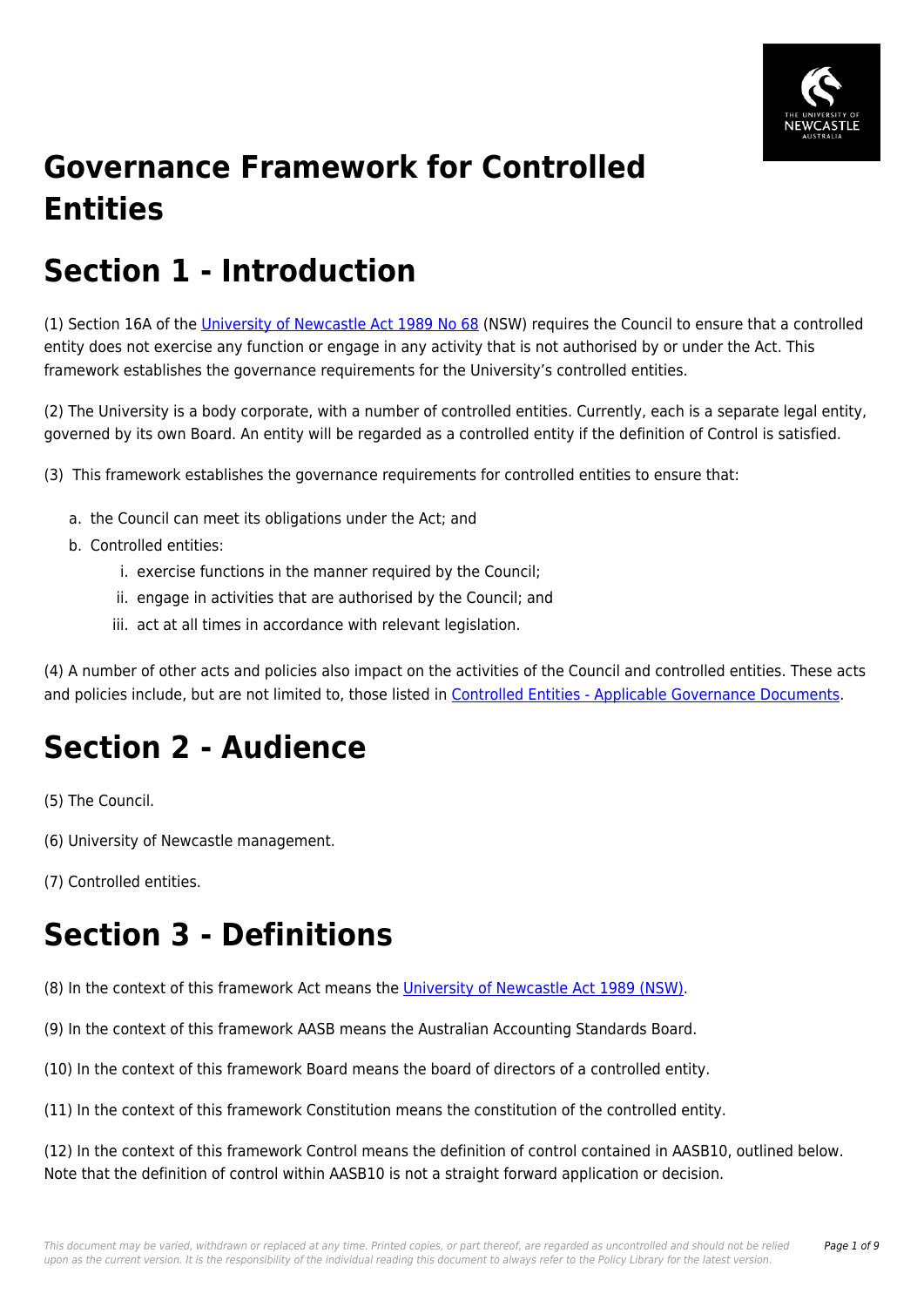- a. The University, regardless of the nature of its involvement with an entity, shall determine whether it is a parent by assessing whether it controls the entity.The University controls an entity when it is exposed, or has rights, to variable returns from its involvement with the entity and has the ability to affect those returns through its power of the entity. Thus, the University controls an entity if and only if the entity has all of the following:
	- i. power over the entity;
	- ii. exposure, or right to, variable returns from its involvement with the entity; and
	- iii. the ability to use its power over the entity to affect the amount of the University's returns.

(13) In the context of this framework, Director means a director or member of the Board of a controlled entity.

(14) In the context of this framework, External Member in relation to a Board member of a controlled entity means not a staff member or student of the University, nor a member of the Council.

## **Section 4 - The Council's Responsibilities**

#### **Overarching Responsibilities**

(15) The Council is responsible for establishing and authorising the participation by the University in controlled entities, including monitoring and oversight of the functions and activities of the controlled entities.

(16) The Council will ensure that a controlled entity does not exercise any function or engage in activity that the University itself is not authorised by the Act to undertake and as far as is reasonably practicable:

- a. that the governing bodies of controlled entities:
	- i. possess expertise and experience necessary to provide proper stewardship and control, and comprise, where possible, at least some External Members, and
	- ii. adopt and evaluate their own governance principles, and
	- iii. document, and keep updated, a corporate or business strategy containing achievable and measurable performance targets, and
- b. that a protocol is established regarding reporting by governing bodies of controlled entities to the Council.

#### **The Council's Approval**

(17) Any proposal to establish or acquire a controlled entity must be submitted to the Council for its approval.

(18) Proposals must be submitted through the Vice-Chancellor to the Council and must include the following information:

- a. legal and financial due diligence report;
- b. comprehensive business plan;
- c. draft Constitution;
- d. risk assessment; and
- e. any other information relevant to the proposal.

(19) The Council's approval is also required for the following matters insofar as they relate to a controlled entity:

- a. the scope of the functions and the commercial activities of the controlled entity;
- b. the controlled entity Directors to be appointed, removed or replaced;
- c. the controlled entity's governance principles, including any significant amendments;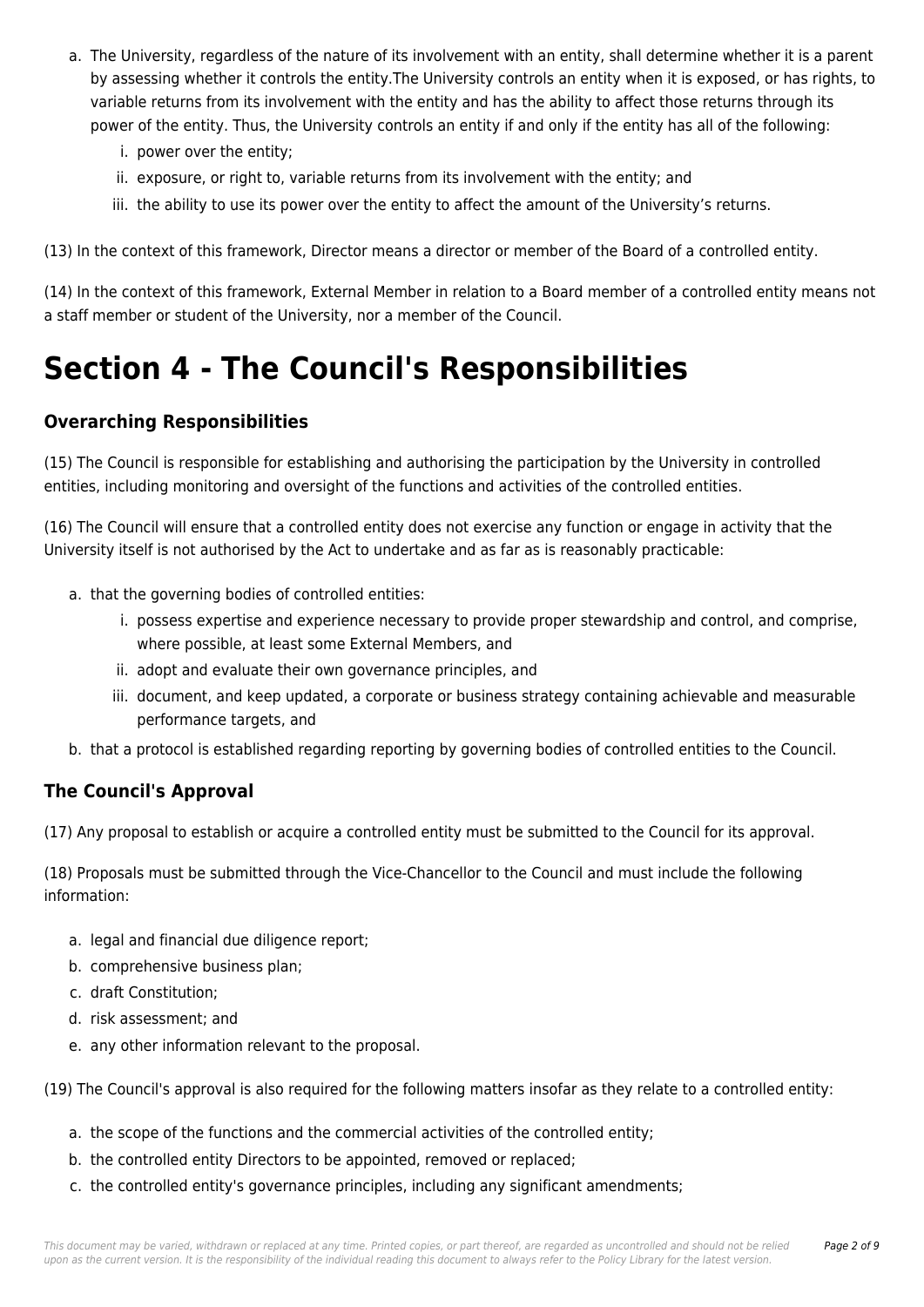- d. the induction and director training program for Directors;
- e. the controlled entity's corporate or business strategy or plan, including any changes to previously approved plans;
- f. the controlled entity's annual budget;
- g. the controlled entity's measurable performance targets;
- h. the controlled entity's annual statutory financial reports to the Auditor General or other relevant regulatory body (as appropriate); and
- i. the publication of the controlled entity's annual report (if required).

(20) Where the Council is required to nominate persons for appointment to a Board, the Council will seek the recommendation of the Nominations and Governance Committee, including the appropriate skills and experience required for the particular board positions.

#### **Audit Reports**

(21) The Council and the Controlled and Associated Entity, Finance or Risk Committee may obtain independent audit reports on controlled entities.

(22) The Chief Financial Officer may require internal audits to be performed on controlled entities. Internal audit reports will be reported through to the relevant Council committee.

#### **Risk Management**

(23) The Council, through the Risk Committee, is responsible for overseeing risk management and risk assessment across the University and its controlled entities.

#### **Reporting**

(24) The Council will advise each Board of the reporting requirements of the controlled entity.

# **Section 5 - Controlled Entity's Responsibilities**

#### **Board Duties**

(25) Each Board is responsible for ensuring that its activities are consistent with the University's strategic goals and governance practices.

(26) The Board is responsible for the good governance and stewardship of the controlled entity, driving performance and compliance through the adoption and evaluation of its own governance principles in accordance with its Constitution, the Act and other applicable legislation.

(27) The Board of a controlled entity must ensure that:

- a. it does not take any action, or omit to take any action, that adversely affects the University's ability to comply with its obligations as a public authority;
- b. it complies with legislation relevant to the controlled entity in the State or country it operates in;
- c. risk management, compliance and accountability processes are in place and are consistent with current legislation, University policy, and controlled entity policy; and
- d. the controlled entity's management conforms to relevant legislation, University and controlled entity and relevant University policies and guidelines.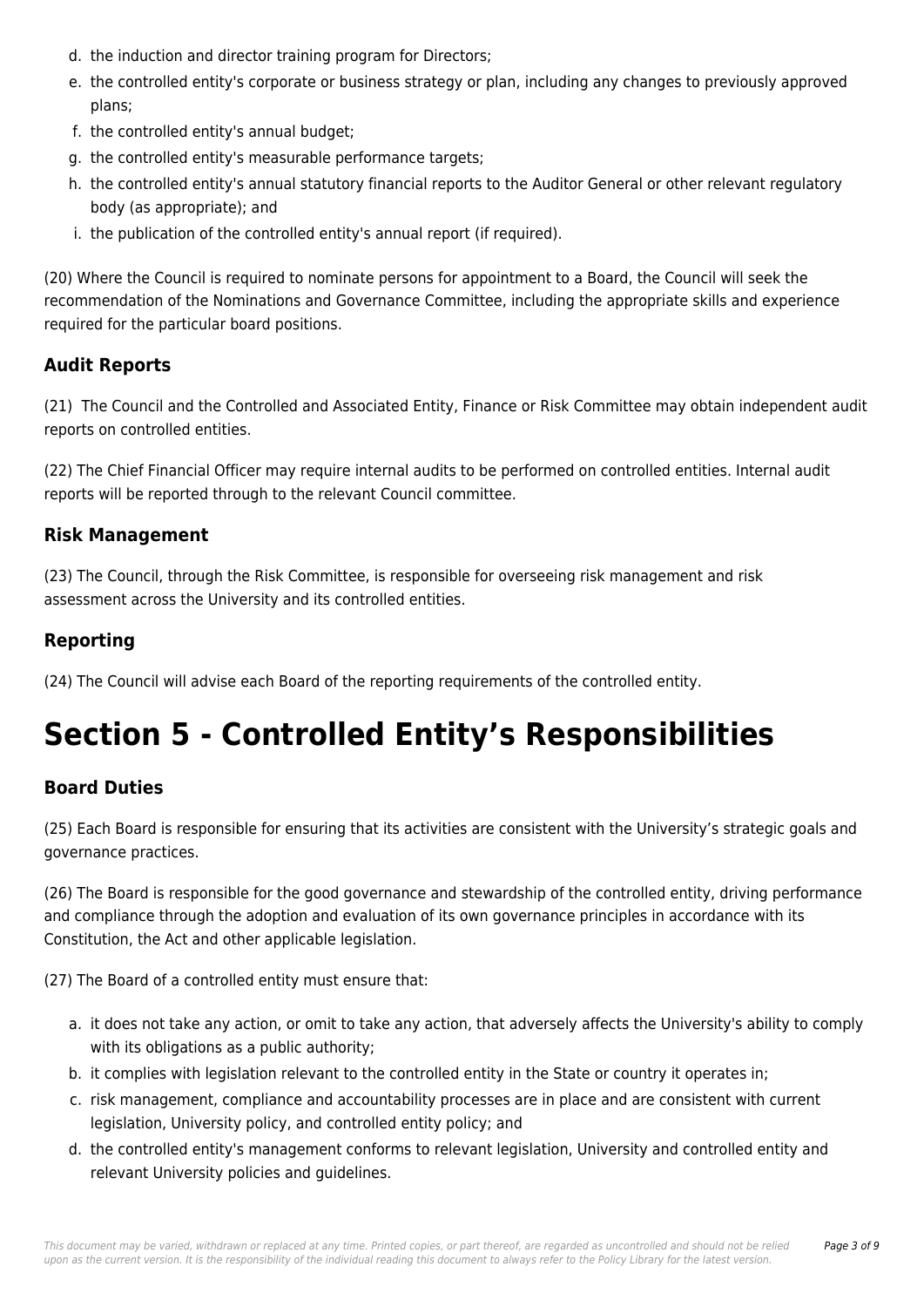### **The Council's Requirements of a Controlled Entity Board**

(28) The Board must ensure that the controlled entity exercises those functions and activities as approved by the University in accordance with the Act, its Constitution and any other relevant law.

(29) The Board is responsible for:

- a. providing the Council with a statement of the controlled entity's governance principles, reviewed annually;
- b. complying with the Council reporting requirements as set out in the [Annual Reporting Calendar for Controlled](https://policies.newcastle.edu.au/download.php?id=418&version=2&associated) [Entities](https://policies.newcastle.edu.au/download.php?id=418&version=2&associated);
- c. establishing, in conjunction with the Council, a directors' induction and governance training program for Directors;
- d. ensuring that it does not use the University name, logo and brand unless such use is approved in writing by the University and is in accordance with relevant University consents and policies;
- e. ensuring adequate control and accountability systems and reporting are in place including frameworks for delegations, risk management and legislative compliance, and providing assurance of the adequacy of these;
- f. providing the Council with the corporate or business strategy or plan and annual budget;
- g. monitoring performance against the annual budget and business plan;
- h. providing oversight of internal and external audit plans, including monitoring of matters arising from the audits;
- i. ensuring policies and procedures are in place to govern Director disclosures of interest and management of conflicts of interest;
- j. ensuring the controlled entity's insurances, whether through University insurance policies or the controlled entity's own insurance policy, provide coverage at a level acceptable to the University.

### **Director's Duties Generally**

(30) Each Director is required to serve and act in the best interests of the controlled entity and act in accordance with the roles and responsibilities of a director as required by law.

(31) Director's roles and responsibilities include:

- a. to act with the degree of care and diligence that a reasonable person might be expected to show in the role. This includes not entering into transactions that cause risk or no benefit, or entering into transactions without the Council's approval;
- b. to act in good faith, in the best interests of the controlled entity and the University and for a proper purpose. This includes avoiding conflicts of interest;
- c. not to improperly use their position to gain an advantage for themselves or someone else or to the detriment of the controlled entity or the University; and
- d. not to improperly use the information they gain in the course of their role as Director to gain an advantage for themselves, or for someone else, or to the detriment of the controlled entity or the University. A Director can be held personally liable for failure to discharge their duties as a Director.

### **Constitution**

(32) Each controlled entity must have a Constitution that states the objects and functions of the controlled entity. The Constitution must be adopted either upon incorporation or within a reasonable time thereafter.

(33) In establishing a controlled entity, the Council will ensure that the Constitution requires that the University maintains Control of the controlled entity and that, so far as is reasonably practicable and possible, that at least some Directors are External Members.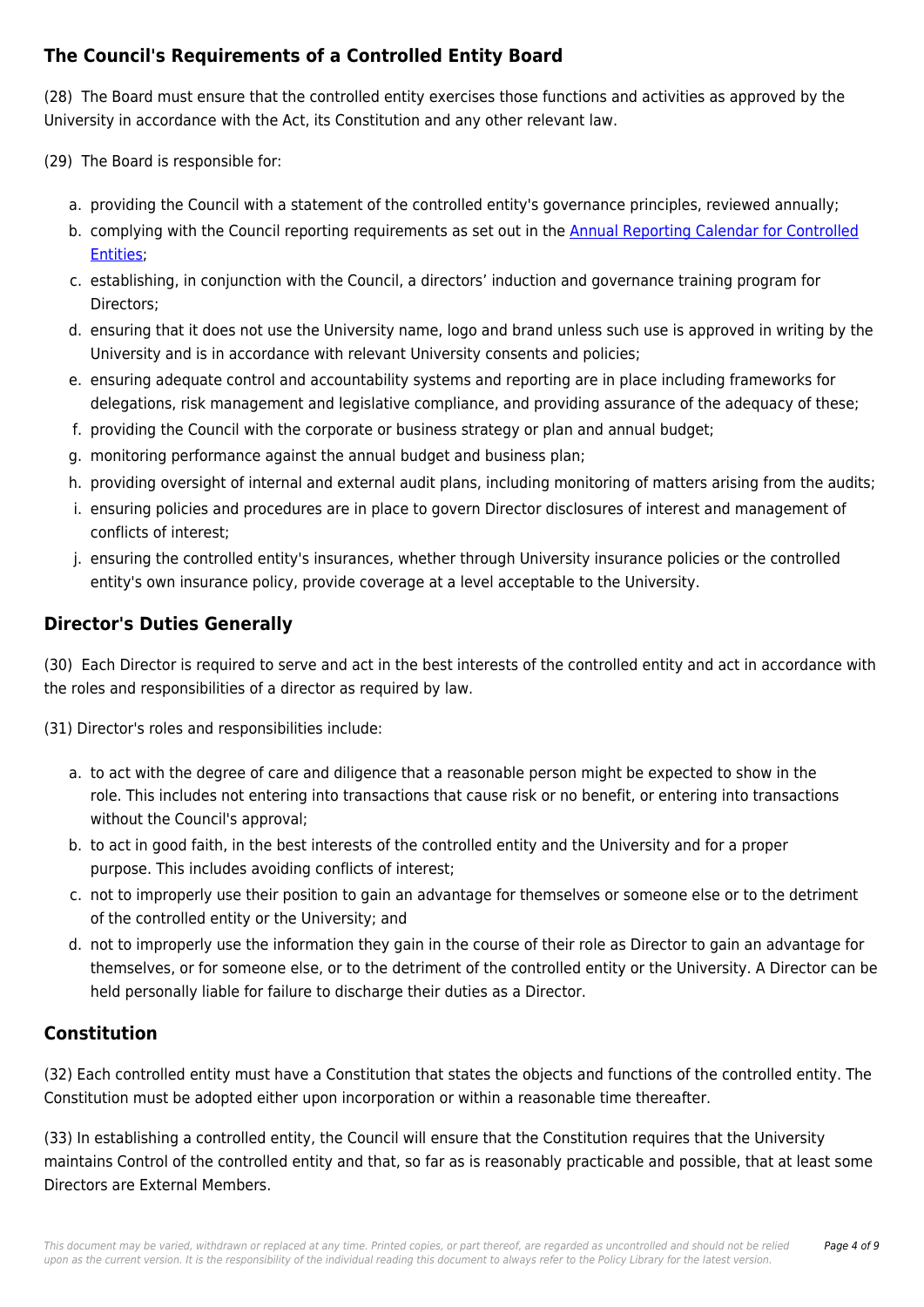- a. the objects and purpose of the controlled entity, which establishes a connection with the University and describes the benefit the controlled entity provides to the University;
- b. the means by which the University Controls the controlled entity's decision-making, directly or indirectly, through one or more of the following:
	- i. the composition of the controlled entity's Board;
	- ii. the majority of votes which may be cast at a general meeting;
	- iii. holds the majority of the share capital (for a company which has share capital); or
	- iv. governs the financial and operating policies under statute or agreement; and
- c. if the controlled entity is a wholly owned subsidiary of the University (as defined under the Corporations Act), include a provision which expressly authorises a Director to act in the best interests of the University (as permitted by section 187 of the Corporations Act). The Council must approve any amendments to the controlled entity's Constitution before those amendments can take effect.

### **Board Approval**

(35) Board approval is required for:

- a. the entry into agreements, including with the University, within delegated authority limits; and
- b. policies and procedures for the controlled entity, consistent with the objects and functions of the University, as stipulated in the Act, and the controlled entity.

#### **Risk**

(36) Each Board is responsible for ensuring systems, policies, procedures and practices are in place to adequately assess and manage the risks to the controlled entity and the University, to the extent applicable, in all business and commercial activities.

#### **Pricing and Competitive Neutrality**

(37) After consideration of the requirements set out in the NSW Government Policy Statement on the Application of Competitive Neutrality (the Statement) and their application to the commercial activities of the University, it has been determined that the University is not required to comply with the principles in the Statement.

### **Corporate Strategy and Performance**

(38) Controlled entities are required to document and keep updated a corporate or business strategy or plan containing achievable and measurable performance targets.

(39) The business plan for a controlled entity must be approved by the Council prior to the establishment or acquisition of the controlled entity.

(40) Any amendment or replacement of the Council's approved business plan requires the Council's re-approval.

#### **Reporting**

(41) Each Board is responsible for ensuring that the controlled entity complies with Council's reporting requirements, which are set out in the [Annual Reporting Calendar for Controlled Entities.](https://policies.newcastle.edu.au/download.php?id=418&version=2&associated)

(42) Each controlled entity is required to provide regular reports, in a form approved by Council, to the appropriate Nominated Executive.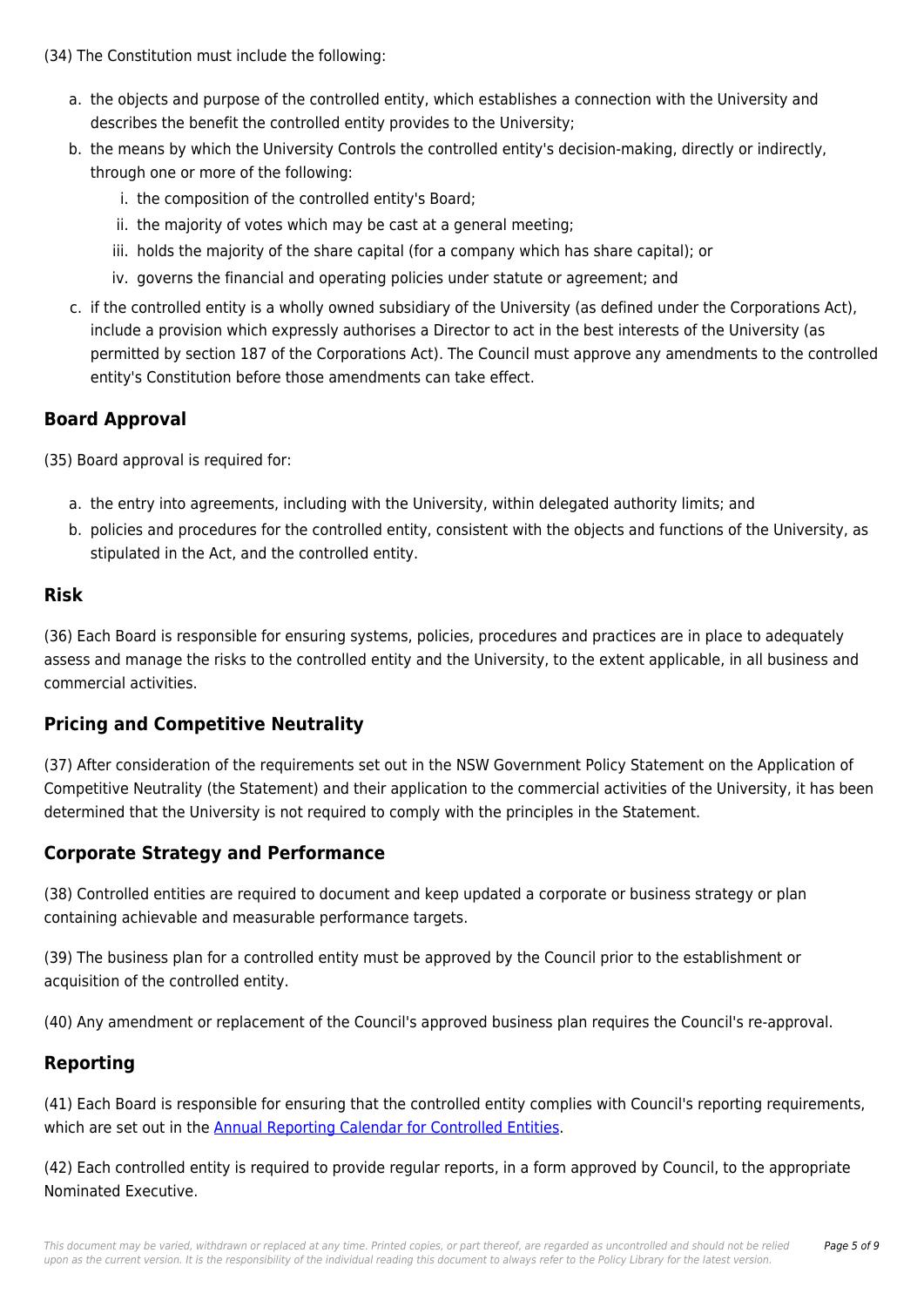#### **Reporting Structure**



# **Section 6 - Controlled Entity Reporting**

### **The Council**

(43) Each controlled entity Board must report to the Council, through the Nominated Executive, Vice-Chancellor, Executive Committee and the relevant Council Committee, on the following matters:

- a. Board membership, and annual statement of governance principles;
- b. immediate notification of any representation (non-routine correspondence) to or from a government or statutory authority;
- c. annual corporate, strategy or business plans and budget;
- d. annual audited statutory financial statements;
- e. annual reports on audit and risk;
- f. an annual assurance statement;
- g. quarterly finance and performance reports against the business plans and including reporting on safety, risk, insurance, audit, operations and finance;
- h. review of Board performance every two years; and
- i. annual report on commercial activities.

#### **Vice-Chancellor**

(44) The Nominated Executive must immediately advise the Vice-Chancellor, through the General Counsel, of any threatened or potential legal action involving the controlled entity.

(45) Each Board must immediately also advise the Vice-Chancellor of any possible or actual extreme risk as identified by the [Risk Management Framework.](https://policies.newcastle.edu.au/document/view-current.php?id=247)

#### **Executive Committee**

(46) The Board of each controlled entity is to report to the Executive Committee, through the Nominated Executive, on matters described under Clause 36 above, and the following matters:

- a. possible or actual extreme risk, possible or actual insurance claims, significant changes to entity performance, significant business changes, as they may arise; and
- b. monthly exception reports where significant financial or performance risk is identified, or where there is a significant change in the risk profile of any business area.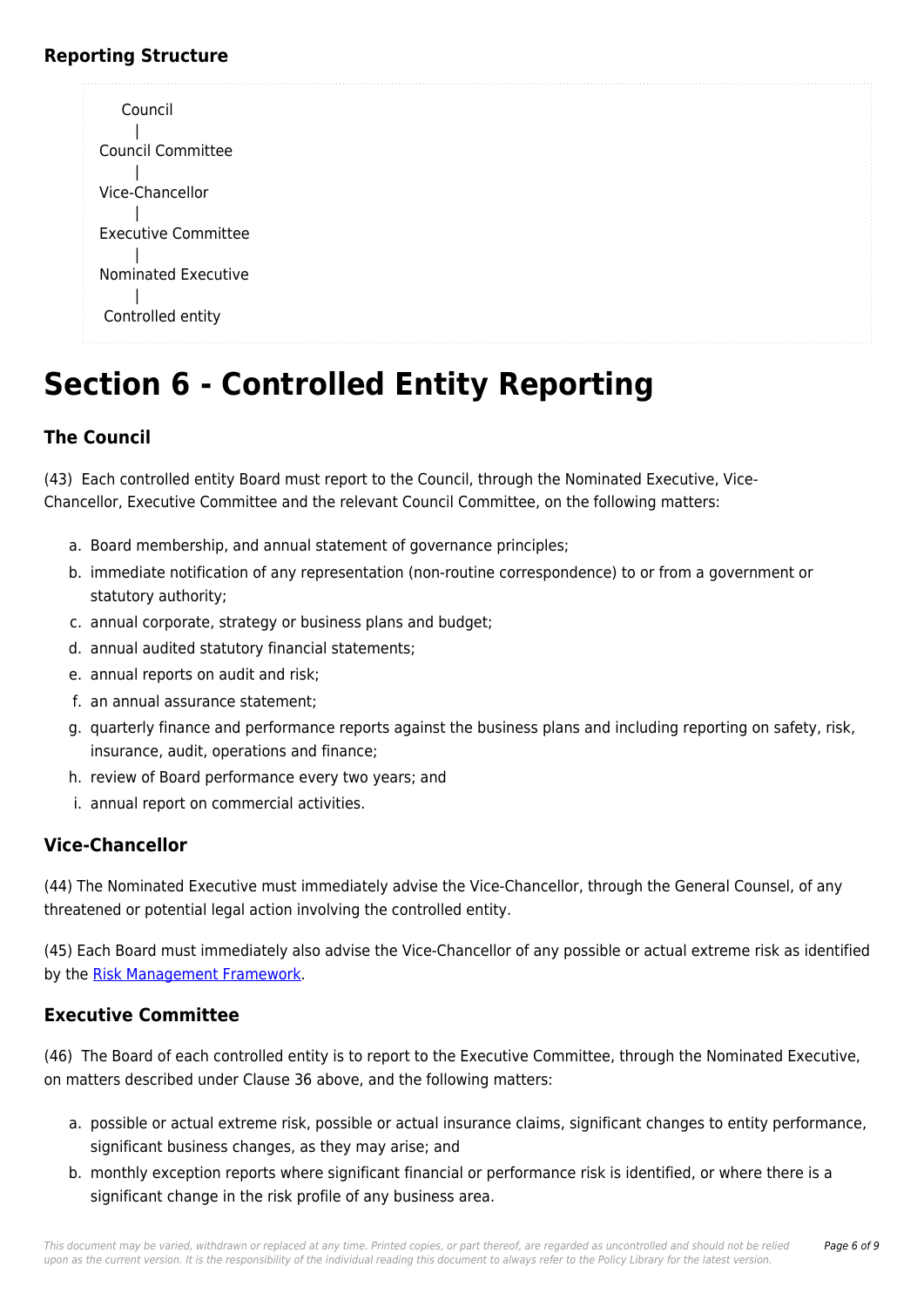#### **Nominated Executives**

(47) Subject to each Director's duties to the controlled entity under the Corporations Act and the law, the Board of each controlled entity reports to a Nominated Executive.

(48) The Nominated executive is then responsible for reporting that information through to the Executive Committee or Vice-Chancellor, depending on the information received. The Nominated Executive will manage obligations and any potential conflicts of interest in the performance of their duties.

(49) A summary of Nominated Executives is provided in [Controlled Entities - Nominated Executives](https://policies.newcastle.edu.au/download.php?id=419&version=1&associated).

#### **Chief Financial Officer**

(50) Each controlled entity is to deliver reports to the Chief Financial Officer on the following:

- a. all commercial activities for recording in the Commercial Activities Register, as described in the [Guidelines for](https://policies.newcastle.edu.au/document/view-current.php?id=153) [Commercial Activities](https://policies.newcastle.edu.au/document/view-current.php?id=153); and
- b. the Commercial Activity Review Report each three (3) years.

## **Section 7 - De-registration or Exit**

(51) A business case is to be prepared to de-register or exit a controlled entity. A controlled entity may seek to be deregistered or an exit option sought, when the entity:

- a. is not carrying on a business; and/or
- b. its assets are worth less than \$1,000.

(52) A business case is to be prepared to confirm that the company has:

- a. paid all fees and penalties;
- b. has no outstanding liabilities or contractual obligations; and
- c. is not a party to any legal proceedings.

(53) The business case is to be reported to the Nominated Executive for consideration of the financial, commercial and legal aspects, before being issued to the Vice-Chancellor for consideration and Council approval.

## **Section 8 - Winding Up and Distribution of Assets**

(54) A controlled entity may only be wound up and its assets distributed in accordance with the provisions contained iin the controlled entity's Constitution and the relevant legislation, which will vary according to the country of domicile of the controlled entity.

## **Section 9 - Appendices**

- (55) [Controlled Entities Applicable Governance Documents](https://policies.newcastle.edu.au/download.php?id=273&version=2&associated)
- (56) [Annual Reporting Calendar for Controlled Entities](https://policies.newcastle.edu.au/download.php?id=418&version=2&associated)